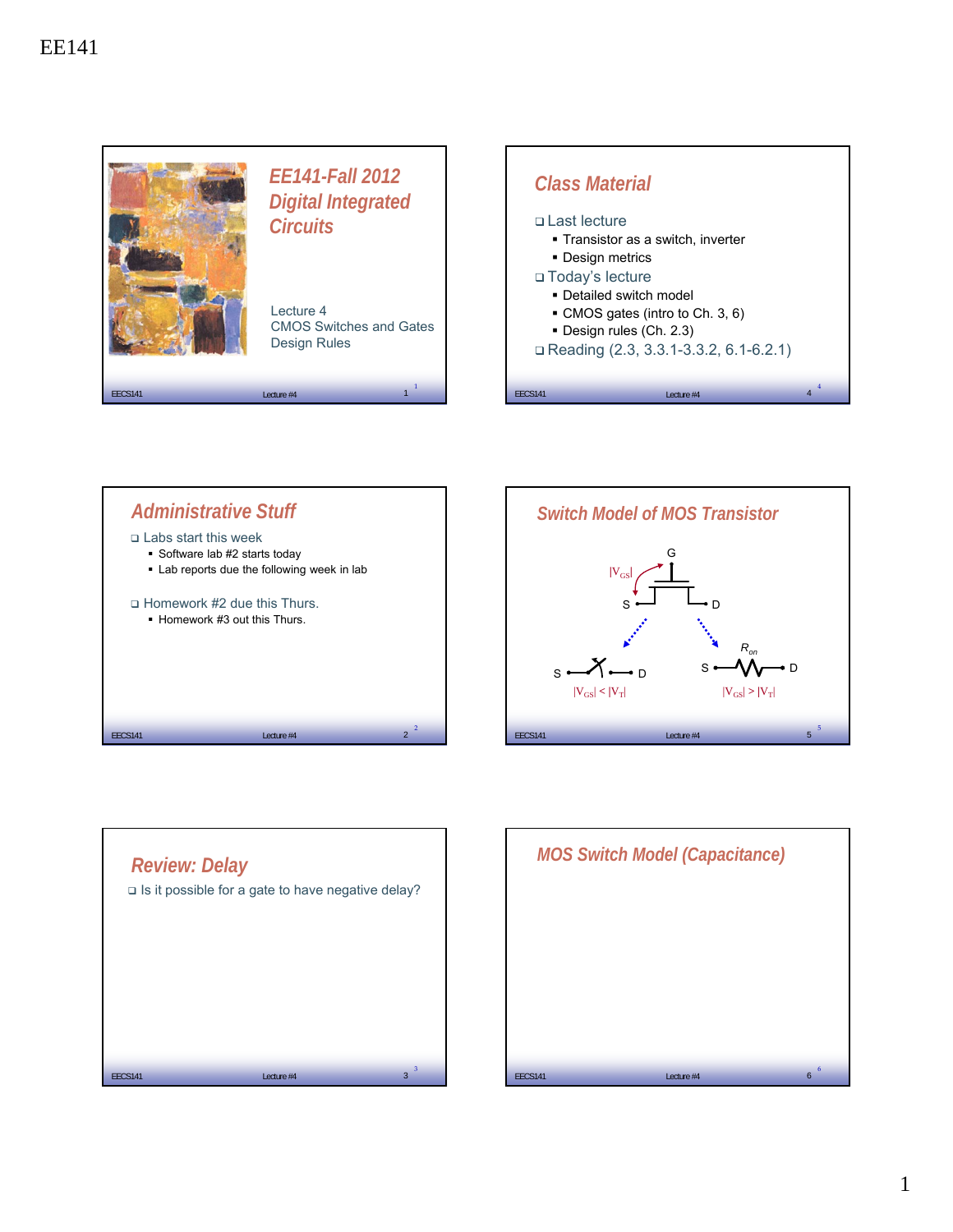









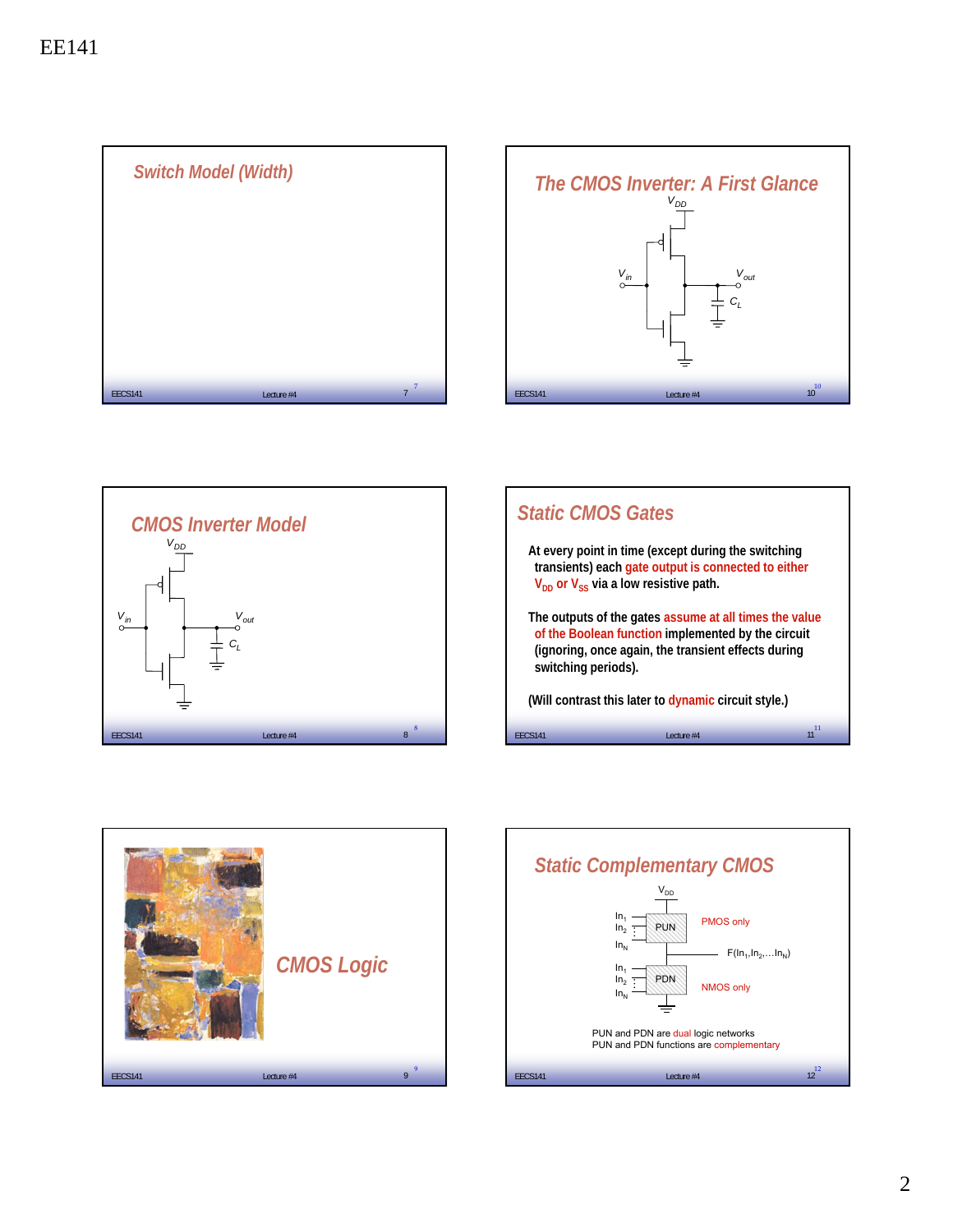









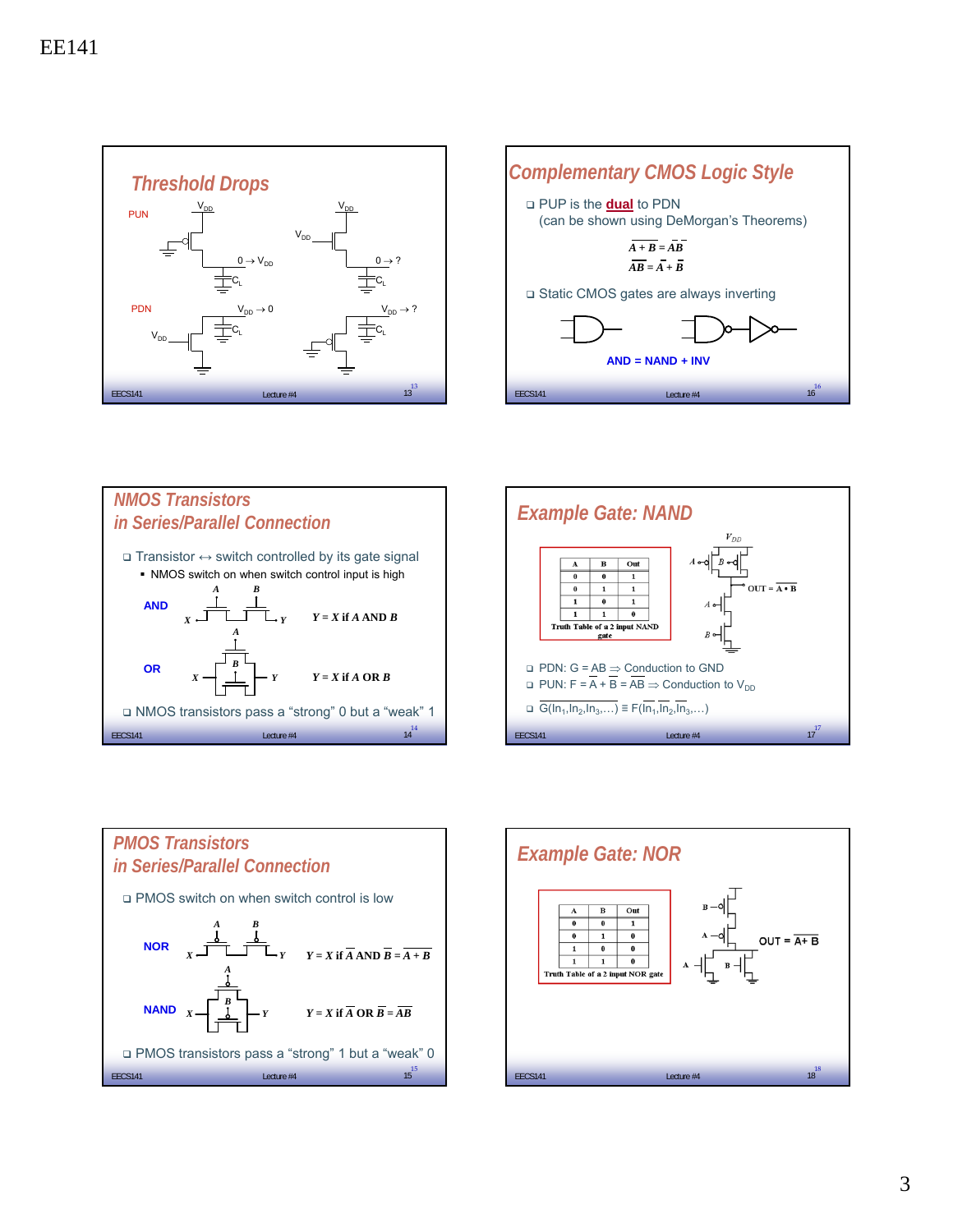





| Layer                                                                                                                                                          | Color                                                                                                     | Representation |
|----------------------------------------------------------------------------------------------------------------------------------------------------------------|-----------------------------------------------------------------------------------------------------------|----------------|
| Well $(p,n)$<br>Active Area (n+,p+)<br>Well contact $(p+,n+)$<br>Polysilicon<br>Metal1<br>Metal <sub>2</sub><br>Contact To Poly<br>Contact To Diffusion<br>Via | Yellow<br>Green<br>Green<br>Red<br><b>Blue</b><br>Magenta<br><b>Black</b><br><b>Black</b><br><b>Black</b> |                |
| <b>EECS141</b>                                                                                                                                                 | Lecture #4                                                                                                | $23^{23}$      |



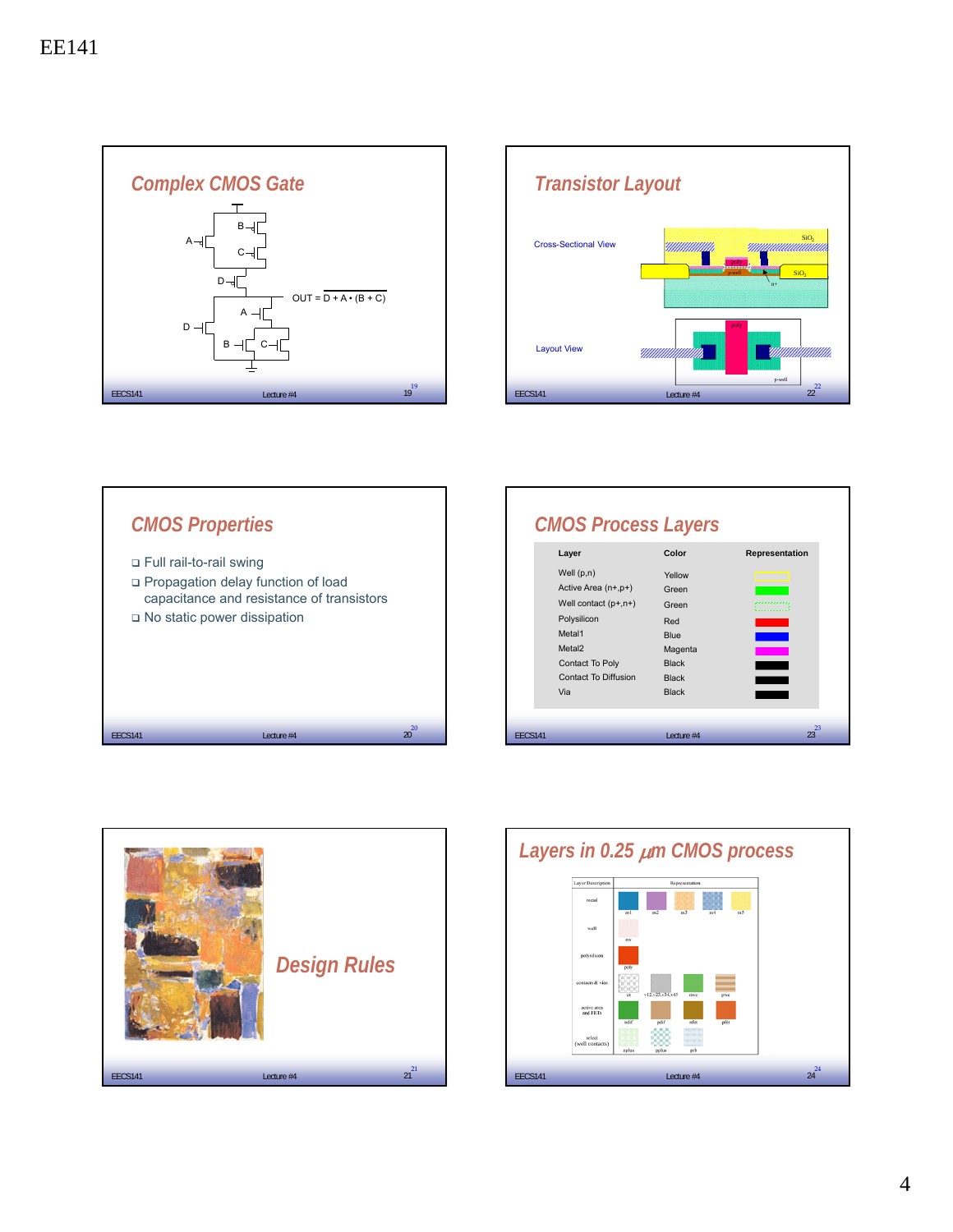









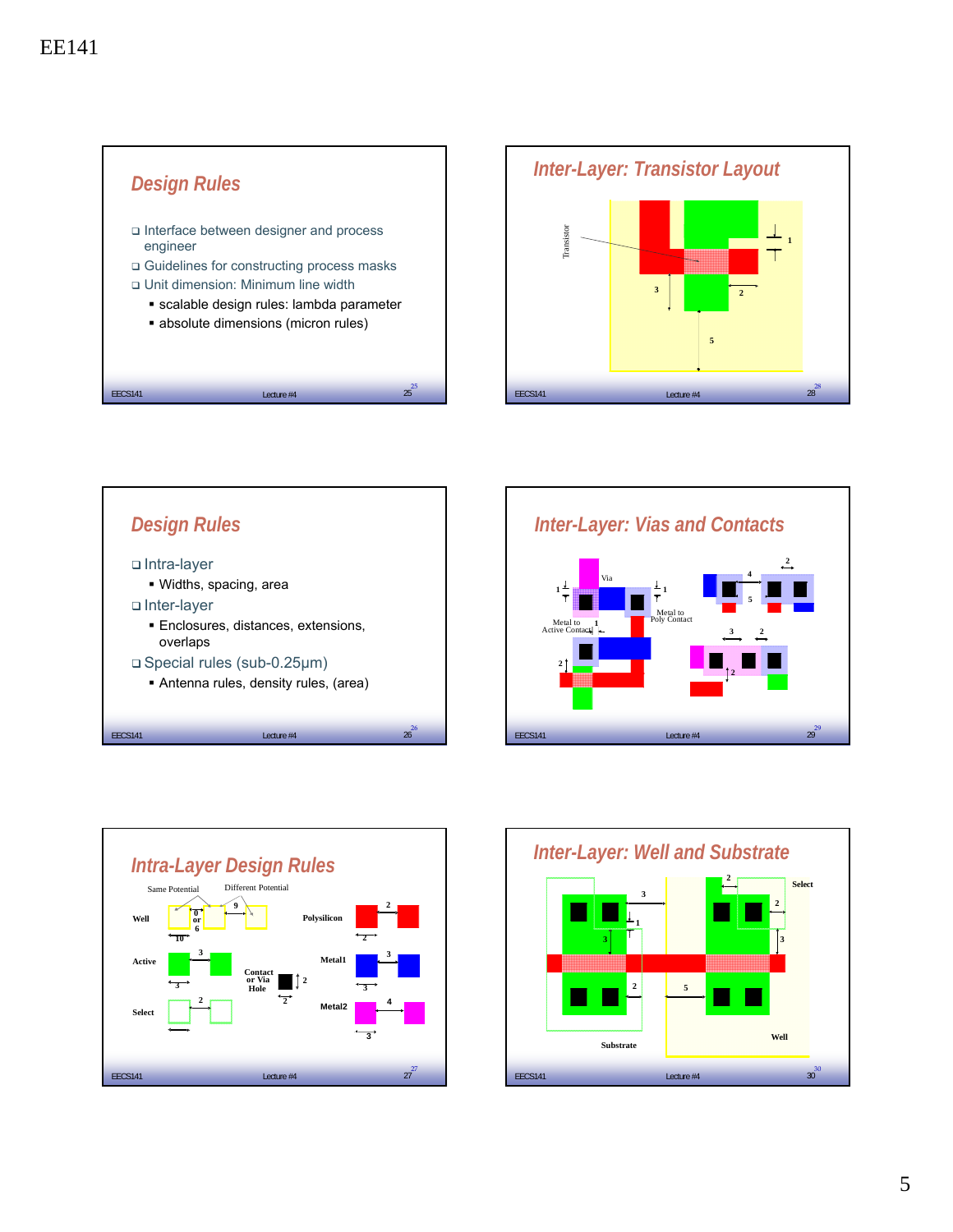